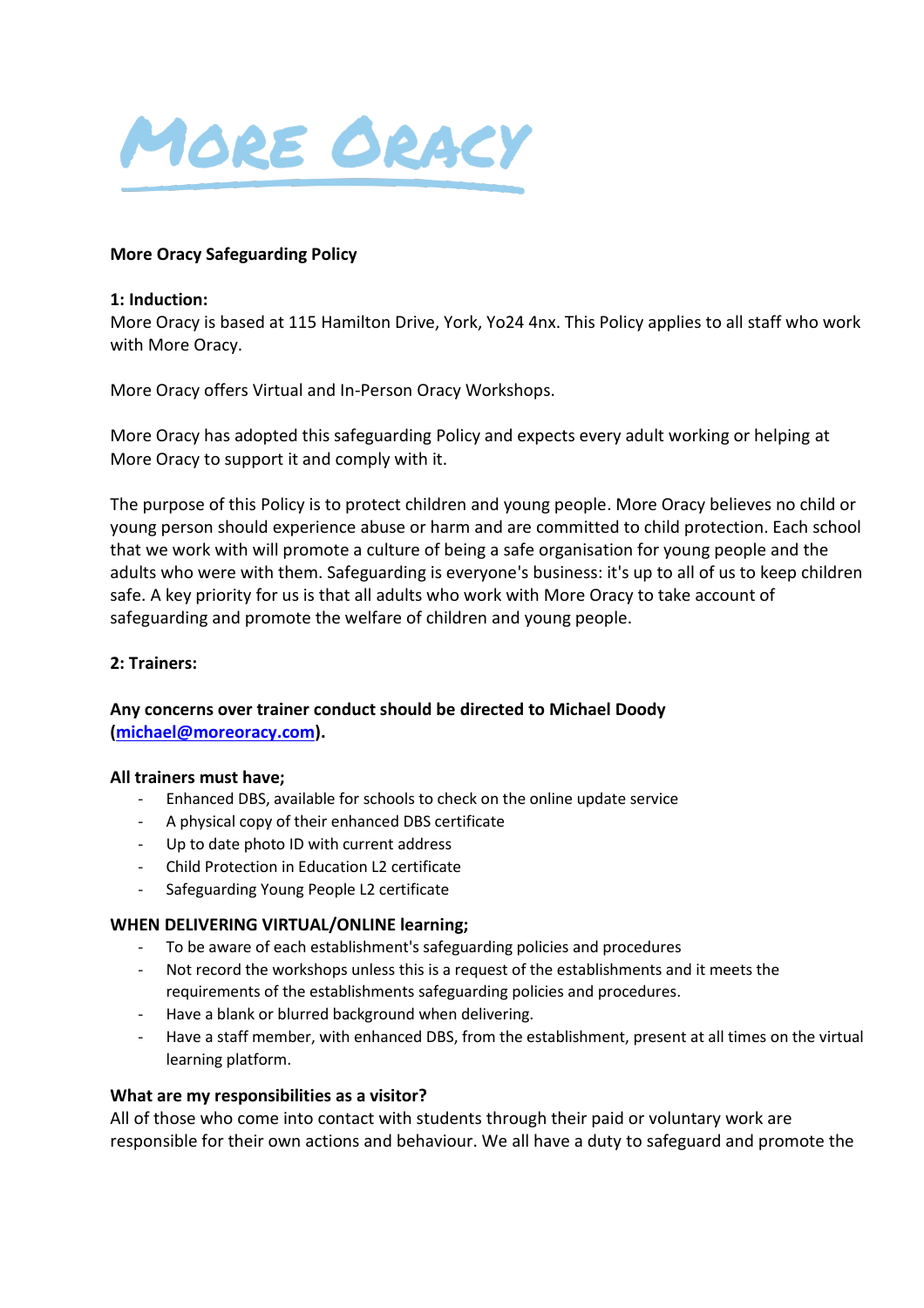welfare of students. Visitors to a school should act promptly if they witness any incident that could give rise to concern. All incidents should be reported to the school's **Designated Safeguarding Lead**.

# **Signing in and out**

All visitors to a school must sign in using the signing in book at reception. Please include a note of vehicle registration in case of any problems. Visitors are usually issued with an identity badge to be worn at all times. When leaving a school site, all visitors must sign out and return their badge to the reception.

# **What should I do if I am worried about a student?**

If whilst working with a student you become concerned about:

- Comments made by the student
- Marks or bruising on the student
- Changes in the student's behaviour or demeanour

## **What should I do if the student discloses that he/she is being harmed?**

In the event of a student disclosure:

- Listen to what is being said, without displaying emotion
- Allow the student to talk freely
- DO NOT ask leading questions
- Reassure the student and ensure that they are aware that anything they say cannot be kept confidential, that you will need to share it with a member of the safeguarding team
- Do not compromise confidentiality by discussing with people other than a member of the Safeguarding Team
- Reassure the student that telling you was the right thing to do.

Record details of the disclosure immediately in writing, including where possible the exact words or phrases used by the student. Report your concern and give your written records to the Designated Safeguarding Lead as soon as possible.

## **How do I assure that my behaviour is always appropriate?**

Each school will have slightly different behaviour policies. In general –

- Always be a positive role model by behaving in a mature, respectful, safe, fair and considered manner
- Appropriate relationships with students should be based on mutual trust and respect
- Treat all students equally and never build 'special' relationships or confer favour on particular students
- Do NOT photograph students or exchange emails, texts, phone numbers or share your personal details – this includes communication via social media

## **3: The Risks to Children:**

Nearly every child grows up in a safe and happy environment and it is important not to exaggerate or overestimate the dangers. Nevertheless, there are situations where children need protection, including but not limited to:

- Sexual abuse
- Grooming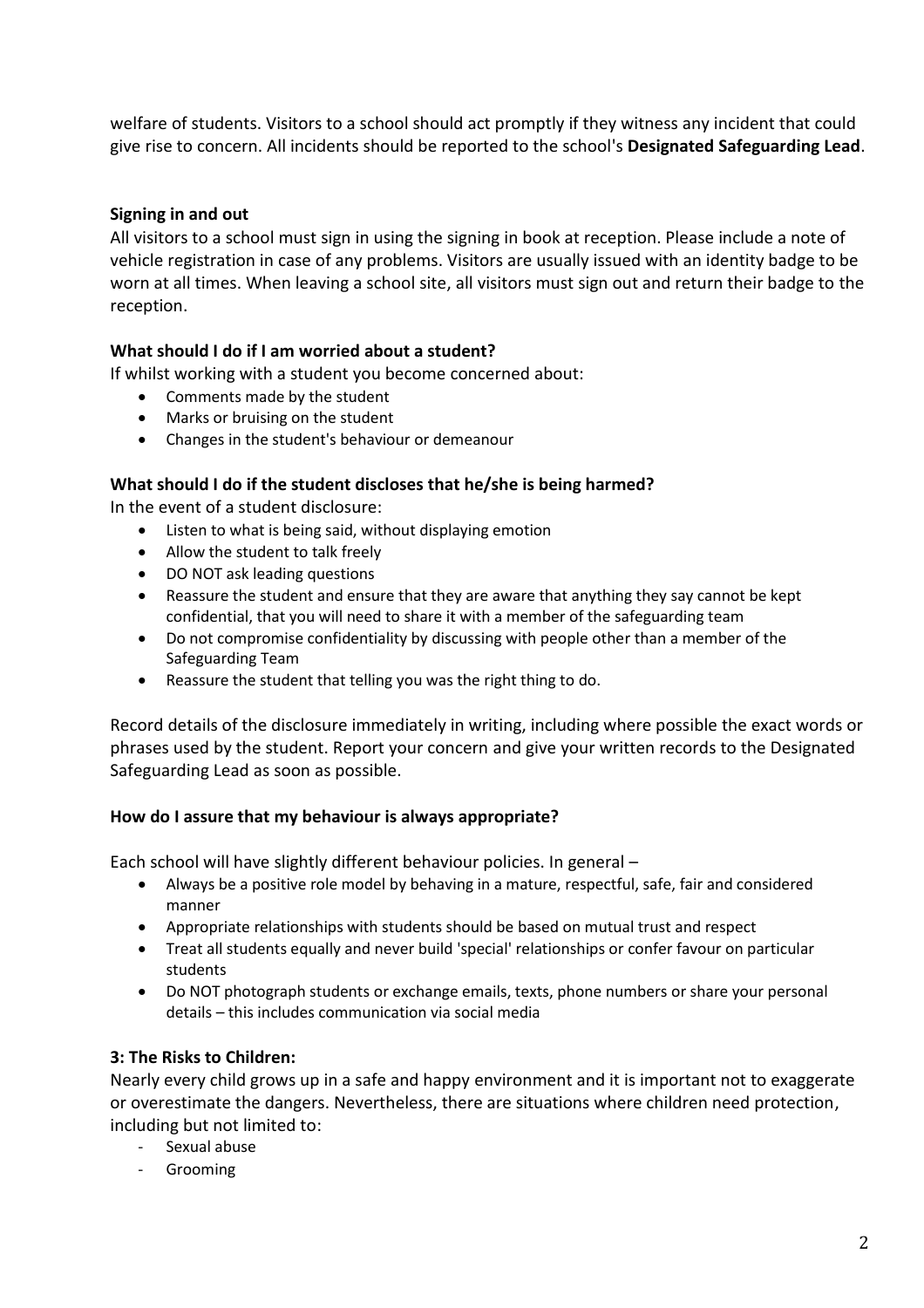- Physical and emotional abuse and neglect
- Domestic violence
- Inappropriate supervision by staff or volunteers
- Bullying, cyber bulling, acts of violence and aggression
- Victimisation
- Self-harm
- Unsafe environments and activities
- Crime
- Exploitation

#### **4: Universality of Protection:**

The organisation recognises that:

- The welfare of the child is paramount;
- All children regardless or race, gender, religious belief, disability, age, sexuality orientation or identity have the right to equal protection from harm;
- Some children are more vulnerable to harm as a result of their circumstances, prior experiences, communication needs or level of dependency; and
- Working with children, young people, their parents and/or guardians, carers or other agencies is essential to protecting their wellbeing.

## **5: Photographing or virtual recording of Children**

No photos or recording of virtual workshops will be taken of any children attending an event unless prior permission is sought from a person with parental responsibility. If any person has concerns regarding this – they should contact Michael Doody [\(michael@moreoracy.com\)](mailto:michael@moreoracy.com).

## **6: Managing Behaviour:**

It is the establishment's responsibility to deal with challenging or inappropriate behaviour. All trainers have received training and CPD on positive behaviour management and may issue up to 3 verbal warnings, but it is ultimately the establishment's responsibility to address challenging or inappropriate behaviour.

## **7: Other Policies**

This safeguarding Policy should be read together with the following policies and resources of the organisation. More Oracy will adhere to all organisations safeguarding policies and procedures. In particular, their policies on delivering virtual and online.

## **8: Legal Framework:**

This Policy has been drawn up in accordance with;

- Children Act 1989
- United Nations Convention on the Rights of the Child
- Children Act 2004
- General Data Protection Regulation
- Data Protection Act 2018

This Policy is approved and endorsed by More Oracy and is due to review annually.